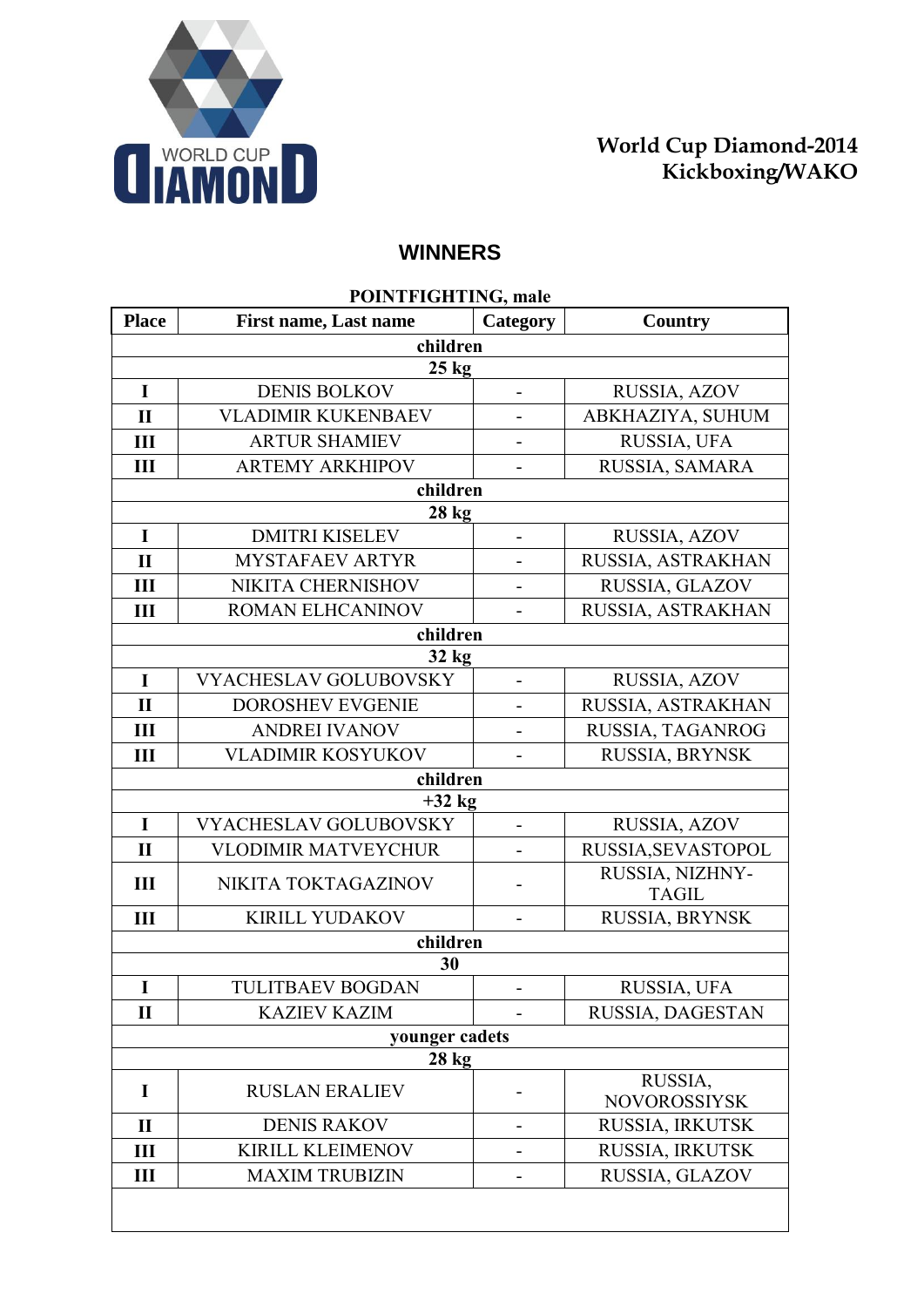| younger cadets        |                           |                          |                                  |
|-----------------------|---------------------------|--------------------------|----------------------------------|
| 32 kg                 |                           |                          |                                  |
| $\mathbf I$           | <b>MAKSIM GARBUZOV</b>    | $\blacksquare$           | RUSSIA, SAMARA                   |
| $\mathbf{I}$          | <b>GERMAN SUBBOTIN</b>    |                          | RUSSIA, MOSCOW                   |
| III                   | <b>DANIIL TETERKIN</b>    |                          | RUSSIA, KRASNODAR                |
| III                   | KONSTANTIN BELASHOV       | $\overline{\phantom{a}}$ | RUSSIA, ANAPA                    |
|                       | younger cadets            |                          |                                  |
|                       | 37 kg                     |                          |                                  |
| $\mathbf I$           | <b>MAKSIM GARBUZOV</b>    |                          | RUSSIA, SAMARA                   |
| $\mathbf{I}$          | <b>DANIIL PRASOL</b>      | $\overline{\phantom{0}}$ | RUSSIA, AZOV                     |
| III                   | <b>ARTEM KUPREICHIN</b>   |                          | RUSSIA, SEVASTOPOL               |
| III                   | <b>EGOR KADCHENKO</b>     |                          | RUSSIA, AZOV                     |
|                       | younger cadets            |                          |                                  |
|                       | $42$ kg                   |                          |                                  |
| I                     | <b>ALEXANDR OMETOV</b>    | -                        | RUSSIA,<br>ZHELEZNOGORSK         |
| $\mathbf{I}$          | <b>EGOR ANFILOFEV</b>     | $\overline{\phantom{a}}$ | RUSSIA, K-YRALSKY                |
| III                   | <b>DMITRI SMIRNOV</b>     |                          | RUSSIA, N-TAGIL                  |
| III                   | <b>VLAD CHEPELKIN</b>     |                          | RUSSIA, SAMARA                   |
|                       | younger cadets            |                          |                                  |
|                       | 47 <sub>kg</sub>          |                          |                                  |
| I                     | NIKITA VOLOSHIN           | $\overline{\phantom{0}}$ | RUSSIA, BELGOROD                 |
| $\mathbf{I}$          | <b>GOR MKRTCYAN</b>       |                          | ARMENIYA, YEREVAN                |
|                       | younger cadets            |                          |                                  |
|                       | $+47$ kg                  |                          |                                  |
| $\mathbf I$           | VIACHESLAV SKVORZOV       |                          | RUSSIA, MOSCOW<br>RUSSIA, STARIY |
| $\mathbf{I}$          | YROSLAV MARHOTIN          |                          | <b>OSKOL</b>                     |
| III                   | <b>STEPAN PESKAREV</b>    | $\overline{a}$           | RUSSIA, KALUGA                   |
| Ш                     | <b>IGOR AFANASEV</b>      |                          | RUSSIA, IRKUTSK                  |
|                       | older cadets              |                          |                                  |
|                       | 42 kg                     |                          |                                  |
| $\bf{I}$              | <b>VLADIMIR KOVALENKO</b> |                          | RUSSIA, KRASNODAR                |
| $\mathbf{I}$          | <b>MAKSIM NACHINKIN</b>   |                          | RUSSIA, SAMARA                   |
| Ш                     | <b>GOBIEJON RAXIMOV</b>   |                          | <b>UZBEKISTAN</b>                |
| Ш                     | <b>ANDREY AGAFONOV</b>    |                          | RUSSIA, SAMARA                   |
| older cadets<br>47 kg |                           |                          |                                  |
| I                     | <b>ANDREY IVANOV</b>      |                          | RUSSIA, MOSCOW                   |
| $\mathbf{I}$          | NICHOLAS RAKIN            |                          | RUSSIA, ASTRAKHAN                |
| older cadets          |                           |                          |                                  |
| $52$ kg               |                           |                          |                                  |
| I                     | PAVEL BELOV               |                          | RUSSIA, SAMARA                   |
| $\mathbf{I}$          | <b>ANDREY IVANOV</b>      | $\overline{\phantom{0}}$ | RUSSIA, MOSCOW                   |
| III                   | <b>GEORGI FOKIN</b>       | -                        | RUSSIA,<br><b>ST.PETERBURG</b>   |
| $\mathbf{I}$          | NICHOLAS RAKIN            |                          | RUSSIA, ASTRAKHAN                |
|                       |                           |                          |                                  |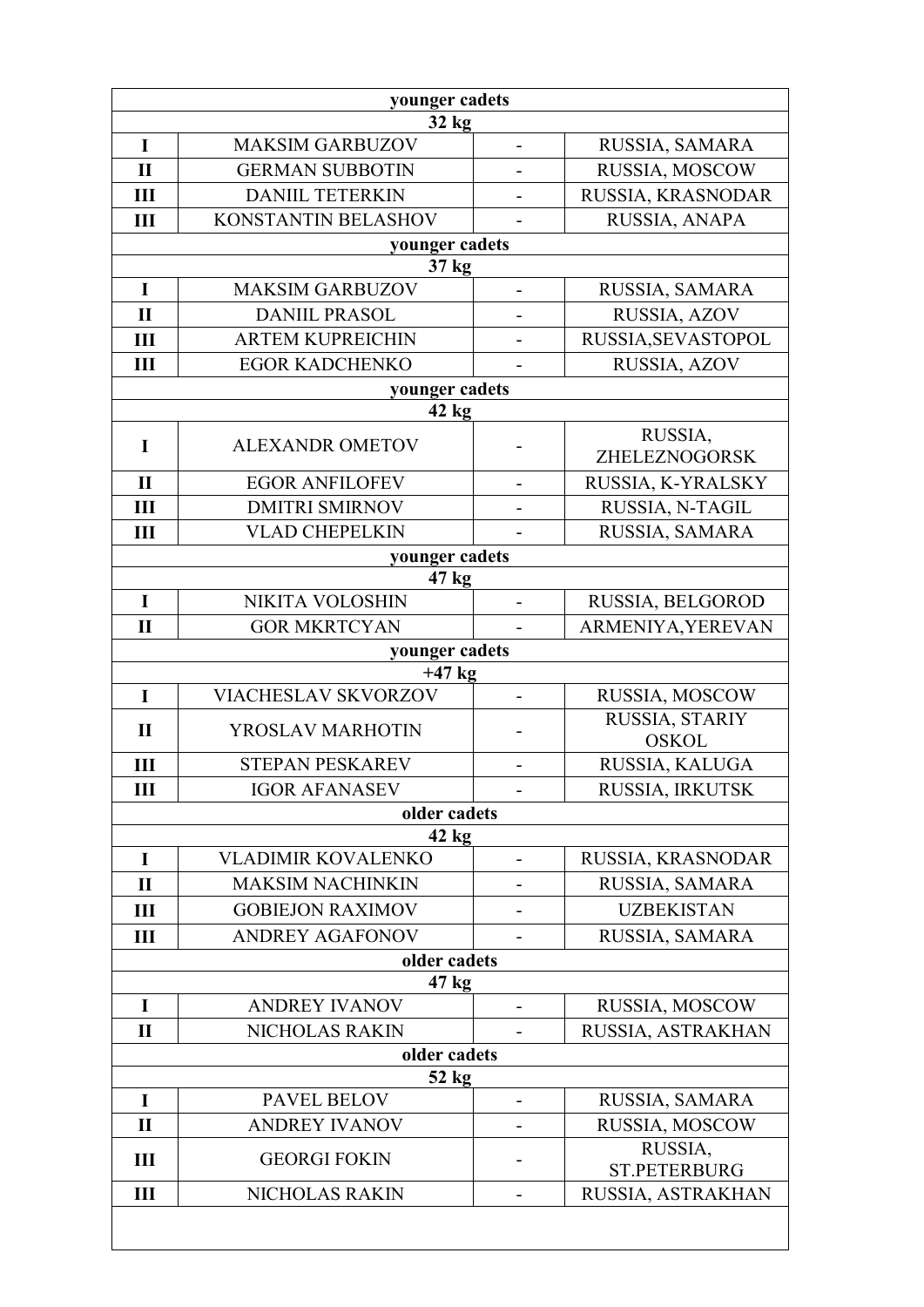| older cadets |                                 |                          |                                    |
|--------------|---------------------------------|--------------------------|------------------------------------|
| 57 kg        |                                 |                          |                                    |
| I            | <b>ANTON MYTNIKOV</b>           | $\overline{\phantom{a}}$ | RUSSIA, AZOV                       |
| $\mathbf{I}$ | <b>SLAVA MIKYSHIN</b>           |                          | RUSSIA, NIZHNY-<br><b>TAGIL</b>    |
| III          | <b>ALEXEI POTAPOV</b>           | -                        | RUSSIA, NIZHNY-<br><b>TAGIL</b>    |
| III          | <b>PAVEL BALOV</b>              |                          | RUSSIA, SAMARA                     |
|              | older cadets                    |                          |                                    |
|              | 63 kg                           |                          |                                    |
| $\mathbf I$  | <b>ANTON MYTNIKOV</b>           |                          | RUSSIA, AZOV                       |
| $\mathbf{I}$ | ALEXANDR KOVALENKO              | $\blacksquare$           | RUSSIA, KRASNODAR                  |
| $\mathbf{I}$ | <b>ALEKSANDR GOVORUHIN</b>      |                          | RUSSIA,<br><b>NOVOROSSIYSK</b>     |
| III          | <b>DMITRY SHOKIN</b>            |                          | RUSSIA, SAMARA                     |
|              | older cadets                    |                          |                                    |
|              | $+69$ kg                        |                          |                                    |
| $\mathbf I$  | <b>SERGEY FOKIN</b>             | $\overline{\phantom{0}}$ | RUSSIA, AZOV                       |
| $\mathbf{I}$ | <b>ANDREY KULINSKIY</b>         |                          | RUSSIA, GLAZOV                     |
|              | junior<br>57 kg                 |                          |                                    |
| $\mathbf I$  | <b>SERGEY PLETENEV</b>          |                          | RUSSIA, MOSCOW                     |
| $\mathbf{I}$ | <b>ANDREY TALALAEV</b>          |                          | RUSSIA, BELGOROD                   |
|              | junior                          |                          |                                    |
|              | 63 kg                           |                          |                                    |
| I            | <b>SERGEY PLETENEV</b>          |                          | RUSSIA, MOSCOW                     |
| $\mathbf{I}$ | <b>KIRILL GURIEV</b>            | $\overline{\phantom{0}}$ | RUSSIA, AZOV                       |
| Ш            | <b>EVGENIY GIMATOV</b>          |                          | RUSSIA, KAMENSK-<br><b>YRALSKY</b> |
|              | junior                          |                          |                                    |
|              | 69 <sub>kg</sub>                |                          |                                    |
| $\mathbf I$  | <b>DANIIL MICHKASOV</b>         |                          | RUSSIA, BARNAUL                    |
| $\mathbf{I}$ | <b>MAKSIM KUROPATKIN</b>        |                          | RUSSIA, BARNAUL                    |
| $\mathbf{I}$ | <b>ANDREY BEZGREBELNIY</b>      |                          | RUSSIA, NIZHNY-<br><b>TAGIL</b>    |
|              | junior                          |                          |                                    |
|              | $+94$ kg                        |                          |                                    |
| I            | PASHA KUVSHINOV                 |                          | RUSSIA, NIZHNY-<br><b>TAGIL</b>    |
| $\mathbf{I}$ | <b>IVAN VOROBYOV</b>            |                          | RUSSIA, PSKOV                      |
|              | senior                          |                          |                                    |
| $\mathbf I$  | 63 kg<br>VIACHESLAV SHCHERBAKOV | $\overline{a}$           |                                    |
| $\mathbf{I}$ | <b>MAXIM FADEEV</b>             |                          | RUSSIA, MOSCOW<br>RUSSIA, MOSCOW   |
| Ш            | <b>VITALIY LITVINENKO</b>       |                          | RUSSIA, KRASNODAR                  |
|              |                                 |                          |                                    |
|              |                                 |                          |                                    |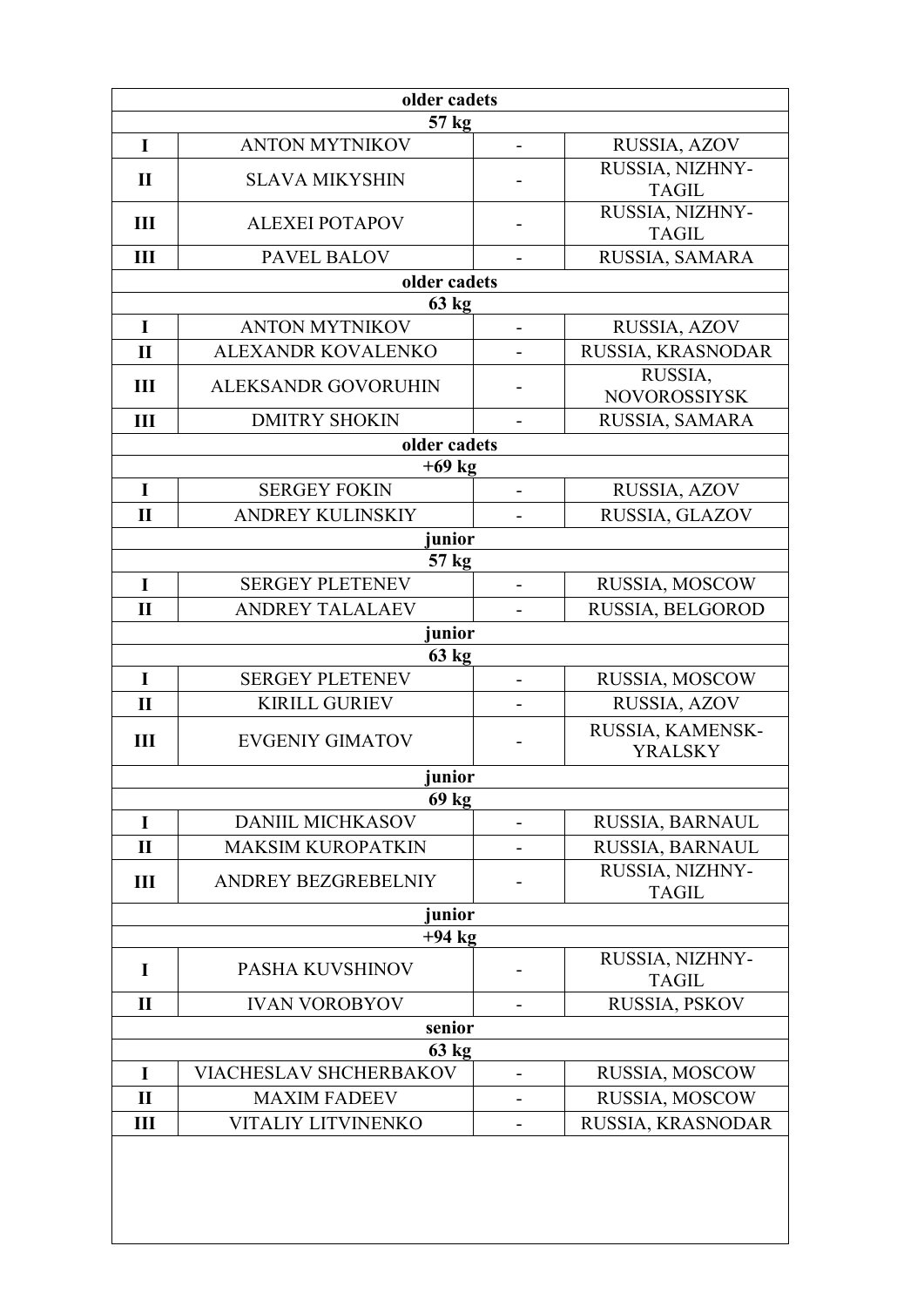| senior         |                                           |                          |                                  |
|----------------|-------------------------------------------|--------------------------|----------------------------------|
| I              | 69 kg<br><b>VIACHESLAV SHCHERBAKOV</b>    | $\overline{a}$           | RUSSIA, MOSCOW                   |
|                |                                           |                          | RUSSIA,                          |
| $\mathbf{I}$   | <b>SHAMIL KHASAEV</b>                     |                          | <b>NIZHNEVARTOVSK</b>            |
| III            | YEDIL MANGULOV                            | $\overline{\phantom{0}}$ | <b>KAZAKHSTAN</b>                |
| $\mathbf{III}$ | <b>SAHARIFF AKRAMOV</b>                   |                          | RUSSIA, NIZHNY-<br><b>TAGIL</b>  |
|                | senior                                    |                          |                                  |
|                | 74 kg                                     |                          |                                  |
| $\mathbf I$    | <b>IVAN OVSIENKO</b>                      | $\overline{a}$           | RUSSIA, AZOV                     |
| $\mathbf{I}$   | <b>RUSLAN ILYASOV</b>                     |                          | RUSSIA, KOPEYSK                  |
| $\mathbf{III}$ | <b>SHAMIL KHASAEV</b>                     |                          | RUSSIA,<br><b>NIZHNEVARTOVSK</b> |
| III            | <b>EGOR RYABCHIKOV</b>                    |                          | RUSSIA, BELGOROD                 |
|                | senior                                    |                          |                                  |
|                | 79 kg                                     |                          |                                  |
| I              | <b>IVAN OVSIENKO</b>                      | $\overline{\phantom{0}}$ | RUSSIA, AZOV                     |
| $\mathbf{I}$   | <b>KAYNAR ZHAYLIBAEV</b>                  |                          | RUSSIA, OMSK                     |
| III            | ALEKSANDR TONKACHEV                       |                          | RUSSIA, UFA                      |
| III            | <b>EGOR RYABCHIKOV</b>                    |                          | RUSSIA, BELGOROD                 |
|                | senior                                    |                          |                                  |
| $\bf{I}$       | 84 kg<br><b>NIKITA LAPSHIN</b>            | $\overline{\phantom{0}}$ | RUSSIA, SAMARA                   |
| $\mathbf{I}$   | ALEKSANDR SUKHOVERKHOV                    |                          | RUSSIA, BARNAUL                  |
| Ш              | MIKHAIL GERASIMOV                         |                          | RUSSIA, MOSCOW                   |
| III            | ALEKSANDR GLUSHKOV                        |                          | RUSSIA, MOSCOW                   |
| senior         |                                           |                          |                                  |
|                | 89 kg                                     |                          |                                  |
| 1              | <b>NIKITA LAPSHIN</b>                     |                          | RUSSIA, SAMARA                   |
| $\mathbf{I}$   | ALEKSANDR KASHENINNIKOV                   |                          | RUSSIA, MOSCOW                   |
| Ш              | ALEKSANDR TERESHCHENKO                    |                          | RUSSIA, OMSK                     |
| $\mathbf{I}$   | <b>ANTON VYUSHIN</b>                      |                          | RUSSIA, OMSK                     |
|                | senior                                    |                          |                                  |
| I              | 94 kg<br><b>STEPAN TROFIMOV</b>           |                          | RUSSIA, MOSCOW                   |
| $\mathbf{I}$   | <b>TERESHENKO ALEKSANDR</b>               |                          | RUSSIA, OMSK                     |
| Ш              | ZOIRJHON RAKHIMOV                         |                          | RUSSIA, KERCH                    |
| Ш              | <b>VLADIMIR KLEVTSOV</b>                  |                          | RUSSIA, BRYNSK                   |
|                | senior                                    |                          |                                  |
| $+94$ kg       |                                           |                          |                                  |
| I              | <b>VETROV ALEKSEY</b>                     |                          | RUSSIA, MOSCOW                   |
| $\mathbf{I}$   | <b>ABDULLOV ALBERT</b>                    |                          | RUSSIA, NIZHNY-<br><b>TAGIL</b>  |
| III            | <b>IVAN BEBIK</b>                         |                          | RUSSIA, NIZHNY-<br><b>TAGIL</b>  |
| Ш              | <b>KRASHENINNIKOV</b><br><b>ALEKSANDR</b> |                          | RUSSIA, MOSCOW                   |